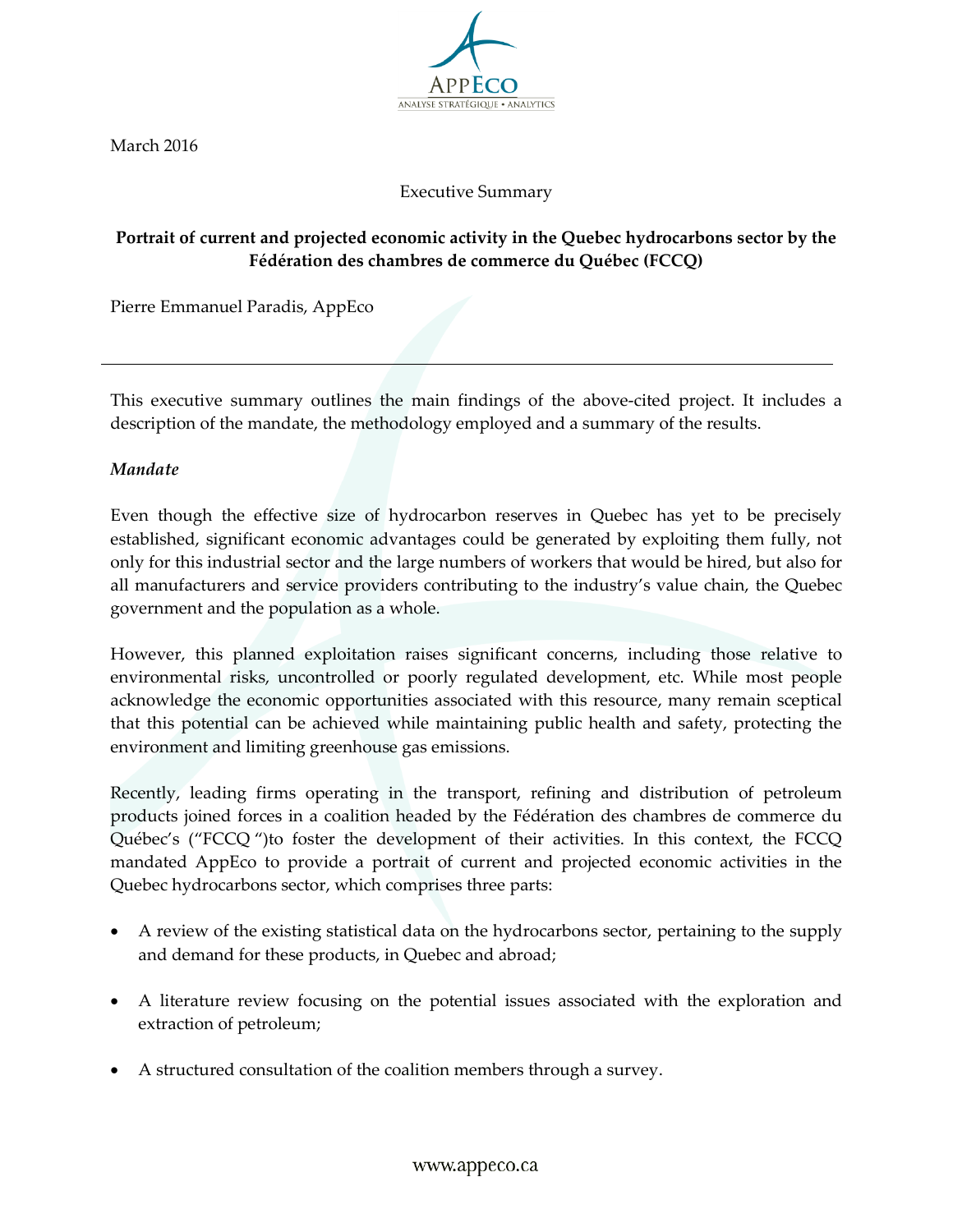## *Methodology*

 For the **official statistics review**, Statistics Canada data was used to characterize the nature and the evolution of key economic indicators (production per type of product, investments, international trade, employment and remuneration) in the hydrocarbons industry, as identified by the 2012 NAICS. Furthermore, other official sources were consulted to develop a parallel portrait for these indicators at international level, particularly the United States Energy Information Administration. This macroeconomic and sector data covered several years to highlight historic trends.

highlight historic trends.<br>The **literature review** summarizes the economic highlights of the studies executed as part of the recent strategic environmental consultations relative to sustainable development and transportation of hydrocarbons (HC), as well has from other meaningful sources. A summary table presenting an abbreviated description of the consulted studies was created, including the following items: author, title, other reference information and summary.

 The **survey of enterprises** was conducted with the four major petroleum companies in Quebec: Enbridge, Suncor, TransCanada and Valero. It gathered information on a) their installations and internal activities in Quebec: facilities, revenues, employment and remuneration; b) their purchases from external vendors with facilities in Quebec; c) the community actions and the related financial amounts; d) a portrait of the actual and planned major investments in Quebec; and e) taxes paid in 2015 in Quebec. The answers were compiled and are presented in this report in aggregate form.

#### *Results*

#### *Official statistics review – Quebec and Canada*

- Petroleum industries' share in Quebec's economy was at 1.4 % of employment and 1.5 % of GDP in 2014, which is slightly lower than in 2007;
- In 2014, petroleum industries represented more than 24,000 manufacturing jobs, 22,000 service jobs and 3,000 in the primary sector. Employment in the manufacturing (25 %) and services (23 %) industries in Quebec is comparable to-Quebec's weight in the Canadian economy, but this is not the case for the resources extraction sectors (2 %);
- The average manufacturing value added ("MVA") per job in the industry of petroleum and coal products was \$480,000 between 2004 and 2012, which is four times more than the manufacturing sector average during the same period (\$117,000). However, this MVA per job varies much more for petroleum products, namely between \$290,000 and \$836,000 during these 9 years;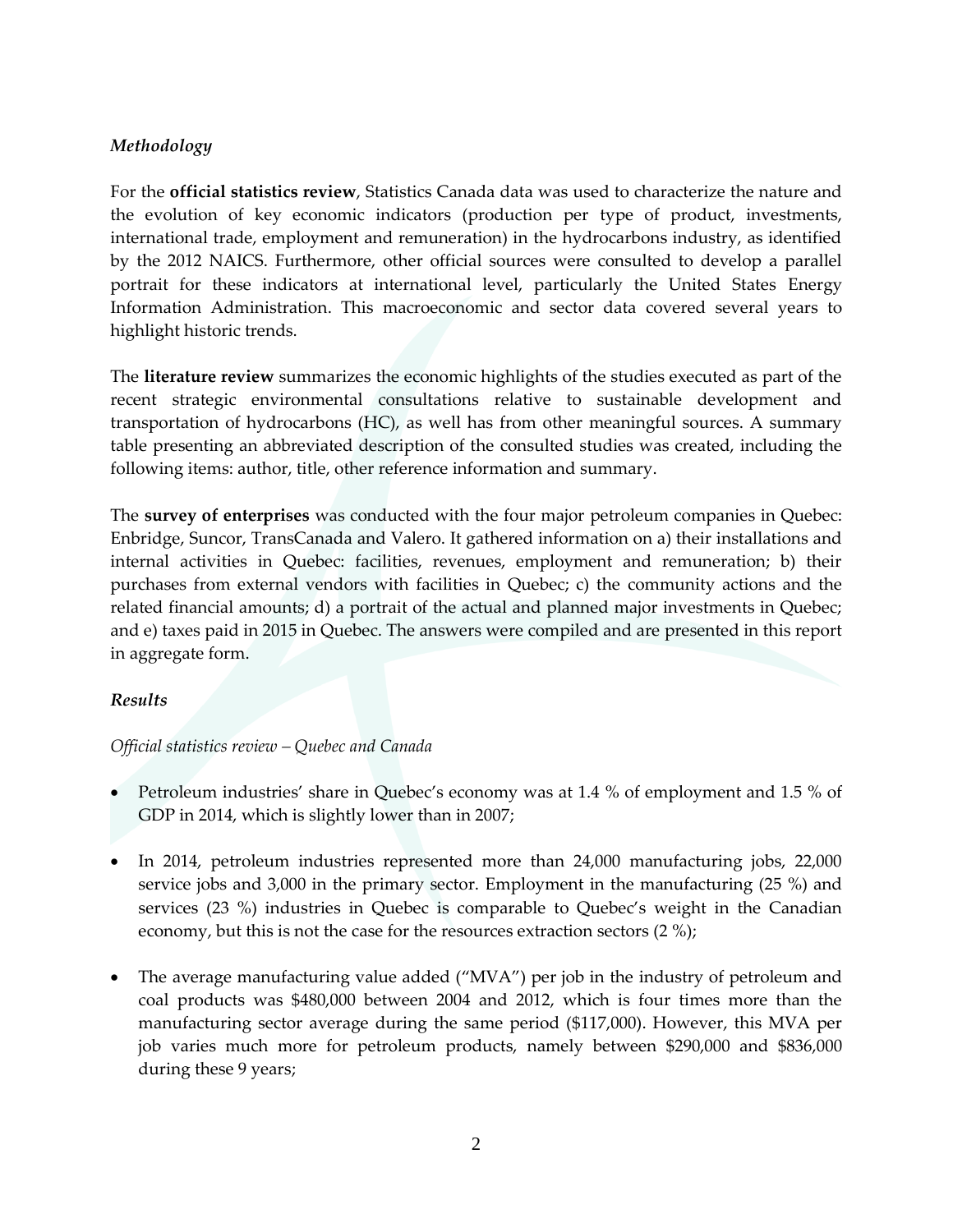- The average weekly pay in the mining and oil and gas extraction support industries (+76 %), as well as in petroleum and coal products (+78 %) were considerably higher than the economy-wide average;
- average more than 600 million dollars per year for capital and repairs between 2005 and Petroleum, coal and plastic products manufacturing companies in Quebec invested on 2014;
- Contrary to the rest of Canada, Quebec is a net importer (from other provinces and abroad) of energy products, including crude oil and petroleum products. This being said, domestic petroleum received by Quebec refineries doubled since the reversal of Enbridge's Line 9B between North Westover, Ontario and Montreal, whereas petroleum international imports have been halved. On the manufacturing side (chemicals, plastic and rubber products), the trade balance (=exports minus imports) remains negative in Quebec, however less so than for energy products;
- Relative to the overall inflation as measured by the Consumer Price Index ("CPI"), petroleum product prices were subject to strong fluctuations since the beginning of the 2000's but are now back to the same level as the overall prices;
- Prices for industrial products in Canada increased more rapidly and fluctuated more in all petroleum and coal products; basic chemical products; and petrochemicals) than in manufacturing industries as a whole. industries using petroleum products (petroleum refineries, paving, roofing and others; other

#### *International analysis*

- Canada was producing about 4.4 million barrels per day ("M bpd") in June 2015, a volume than Middle East (29 M bpd) and the United States (15 M bpd). Despite this, the United States remain net importers of petroleum, unlike Canada; comparable to China and Europe as a whole. Nonetheless, this remains significantly less
- South America and Central America are the only two regions of the world where imports of refined petroleum products have decreased since 2012. The strongest absolute growth has been observed in Europe, in the United States and in the rest of the world (except for the Middle East, Russia and China);
- Since 2000, the consumption of petroleum products is stagnant in Canada, but tends to slightly decrease in the United States and in Europe;
- Proven oil reserves in the world have strongly risen since 2000, going from 1,000 billion barrels to nearly 1,700 billion barrels in 2014 – Canada holds 10 % of the recorded total. This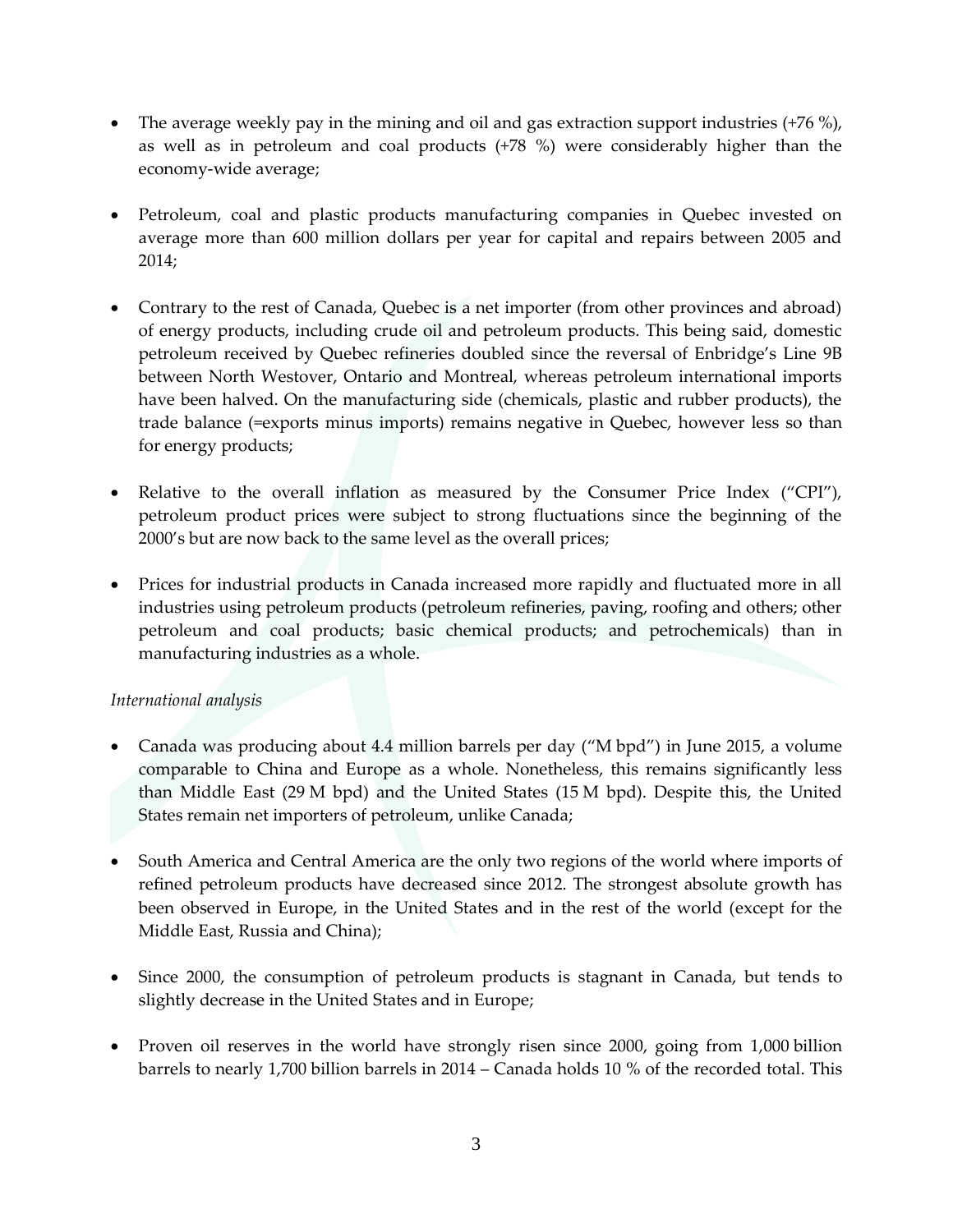worldwide volume represents the equivalent of about 48 years of yearly production of crude oil;

 United States (-8 %) and in Europe (-10 %) between 2000 and 2013. However, it increased in Canada (+15 %) and even more in the Middle East (+73 %) and in China (+108 %). CO2 emissions resulting from the use of oil and gas products have markedly decreased in the

# *Literature review*

 The literature review first presents the main findings of the strategic environmental assessments (SEE) whose mandate was to assess the knowledge of economic, environmental and social aspects of hydrocarbons development for Quebec as a whole, and more precisely for Anticosti Island:

- The oil, gas and petroleum markets accounts for \$2.1 billion of Quebec's GDP (note: strict definition of sector, does not include many derivatives and industries directly related to petroleum);
- At this moment, no commercial production of hydrocarbons takes place in Quebec. Oil and gas products are entirely imported from producing provinces in Canada, the United States, or elsewhere in the world. Today, these supplies represent a little over half (53 %) of Quebec's energy balance;
- Current knowledge on Quebec's geological basins do not allow to precisely establish their potential for commercial exploitation;
- Three main production scenarios exist, including the "Optimized" scenario that seems to be the preferred approach (445 platforms, annual GDP contribution of \$2 billion);
- Canadian hydrocarbons market, with or without extraction in Quebec; An economic development potential exists among Quebec suppliers to obtain part of the
- Possible extraction in Quebec may foster the development of a full industrial structure of suppliers of goods and services. The labour pool appears to be sufficient to meet the demand.

The other summaries cover the various aspects studied during the assessments:

- Hydrocarbons economy in Quebec
- Financial and economic appraisal of exploration/exploitation projects on Anticosti
- Potential markets
- Labour requirements
- Shale gas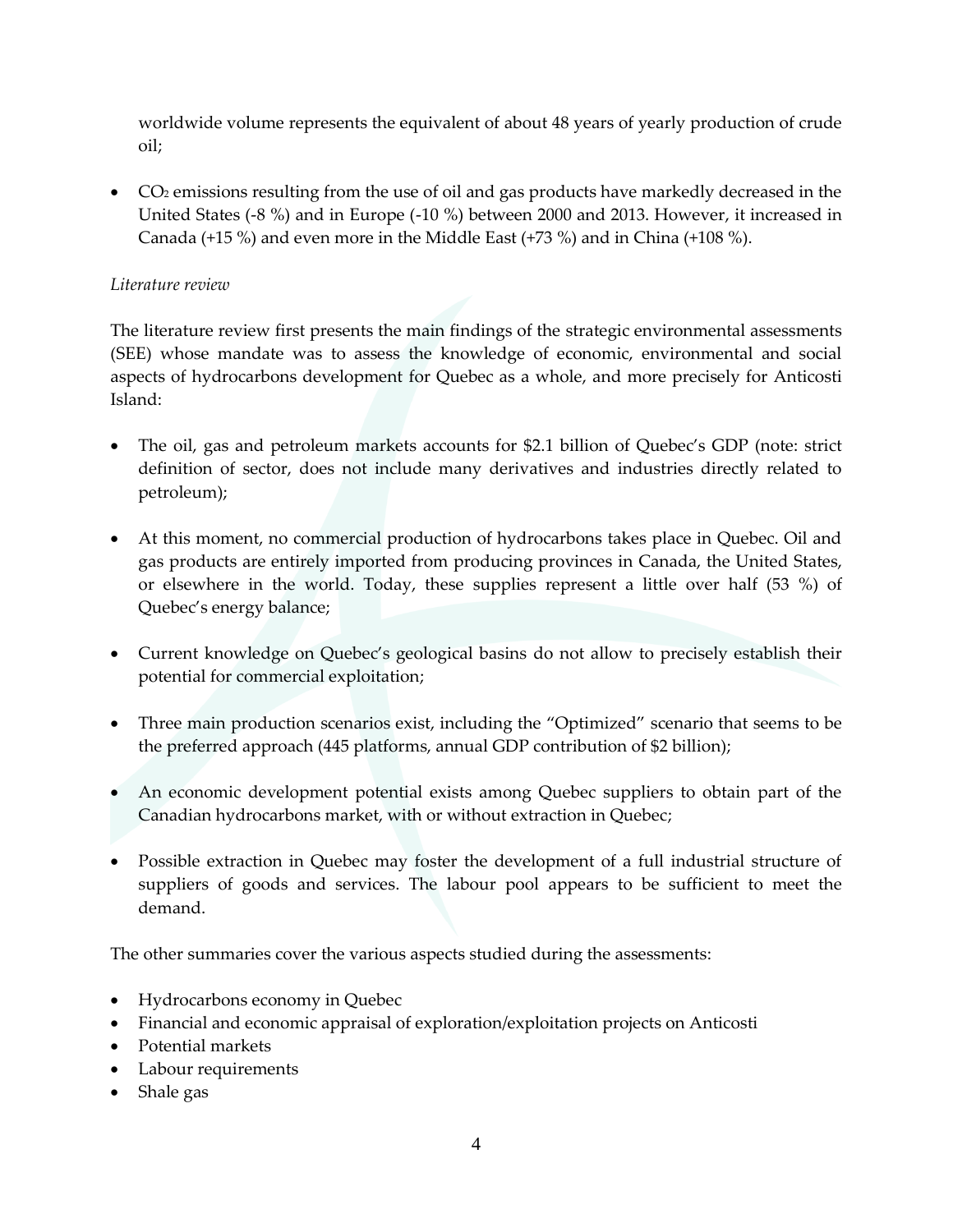- Exploration and exploitation in the St. Lawrence maritime estuary and in the northwestern Gulf of St. Lawrence
- SEE on hydrocarbons development in the Anticosti, Chaleur Bay and Magdalen Islands basins
- Public health
- Aboriginal presence and issues associated with hydrocarbons development in Quebec
- Required expertise and development potential of a Quebec services industry
- Knowledge synthesis on the geology of the major sedimentary basins of the south of Quebec and hydrocarbon potential
- Royalties
- Social acceptability
- Environmental issues associated to hydrocarbons exploration, exploitation and transportation in Quebec
- Social and socio-economic impacts critical literature review
- Proximity to a pipeline and its influence on the selling prices of properties
- Synthesis economic aspects

Other documents that were reviewed present Canada's energy profile, a methodological review of risk assessments and the economic impact of low crude oil prices. On this last topic, low prices were historically linked to greater economic growth, due to profits transfers from oil and gas producers (channeled through savings) to their users (for consumption purposes). At the moment, the impact of these transfers is less positive than previously, as beneficiaries of lower prices tend to reimburse their debts, whereas producing countries tend to decrease investments and expenses. Ultimately, low prices imply an increased oil and gas consumption, which contributes to global warming and reinforces the importance to implement carbon taxes. Adverse effects can also occur, for example the increase in obesity or the reduction of research on clean energy.

## *Survey of enterprises*

The survey of enterprises highlighted the following elements:

- Globally, these four firms generated revenues in Quebec exceeding \$10 billion in 2015. Knowing that their economic activities are deployed in a little more than 350 facilities across Quebec, this translates into average per-facility revenues of approximatively \$28 million;
- Survey respondents employed close to 1,400 full-time workers to execute their internal activities in 2015. A little over half (53 %) of them were assigned to production, 37 % were managers and 11 % carried out administrative duties. These workers received total salaries of \$146.2 million, which corresponds to an average salary of \$105,500 per employee, approximately 2.3 times the average salary in Quebec;